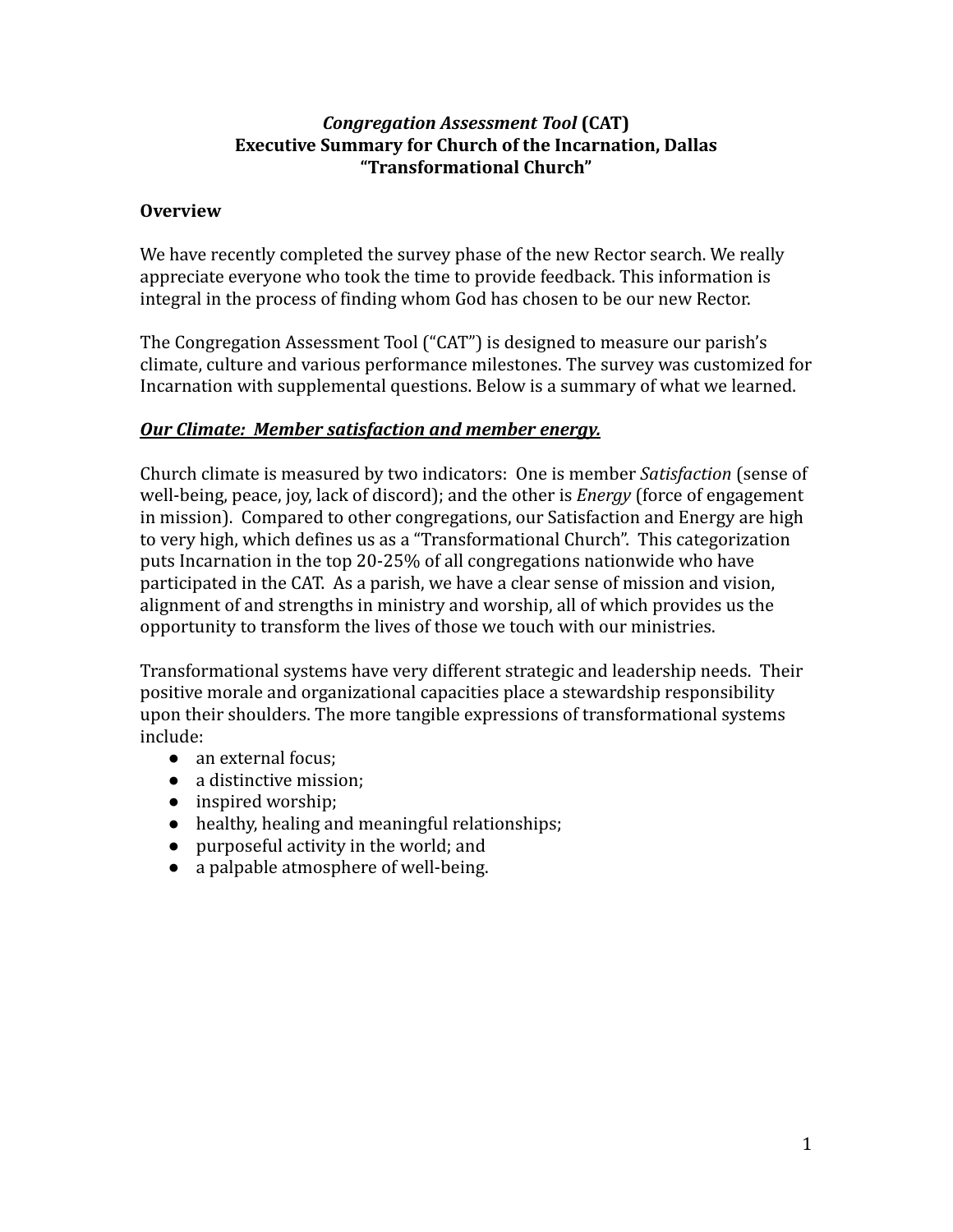

#### *Our Culture: How we operate.*

- We are theologically conservative, which means we place a high value on evangelism, the "unchanging, historic faith", and Holy Scripture.
- We have a slightly settled culture… This surprised our committee. The committee interprets these results as we want to keep worshiping in the Great Tradition but we are open to new ways of extending God's kingdom to the surrounding community, Dallas, and beyond. For example, we scored "more settled" in response to "Our members welcome changes in worship" but we scored "more adaptable" in response to "We are willing to adapt our worship to the needs and circumstances of the people we want to reach in our local community". Regardless, we should take note.
- A conservative-settled congregation is known as a "Home and Hearth" culture. These systems are ultimately concerned with a clearly defined faith that is lived out in a community valuing structure and stability. At their best, these cultures serve as guardians of time-honored traditions and a measure of shelter from the frenetic change in the world. In their outreach to others, they not only invite them into faith but also to 'come home' to a faith community that has all the expectations and rewards of a family.